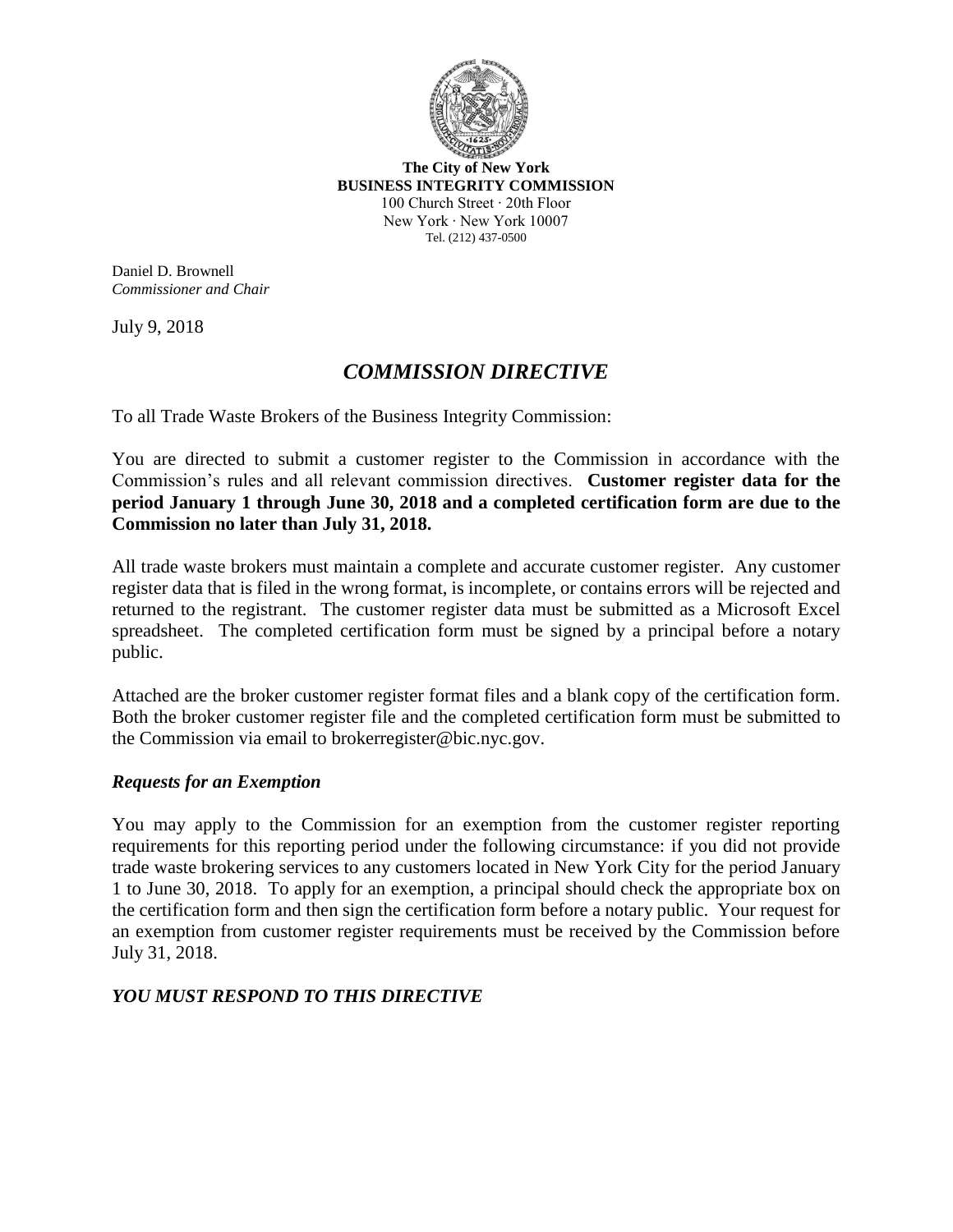Failure to respond to this directive is a violation of 17 RCNY §§ 1-09 and 6-04(j), and you may be subject to civil penalties of up to \$10,000 for each such violation. In addition, failure to respond could adversely affect your licensing status or future license renewal applications.

Sincerely,

David D. Browell

Daniel D. Brownell Commissioner and Chair

Enclosures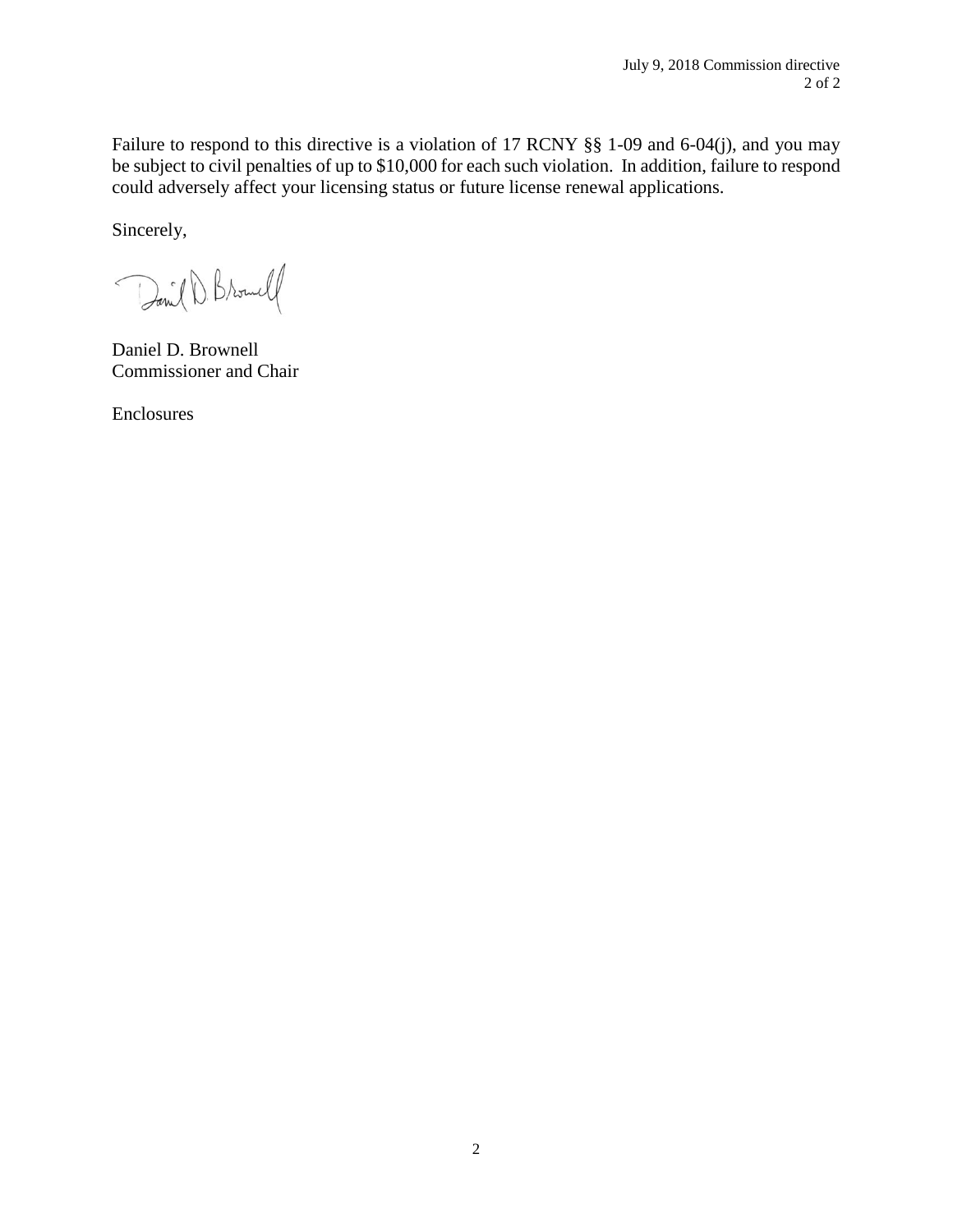

# CUSTOMER REGISTER FIELD LISTING

| <b>Field Name</b>                         | <b>Microsoft Excel Field</b> | <b>Description</b>                                            |
|-------------------------------------------|------------------------------|---------------------------------------------------------------|
| <b>Broker's BIC Registration Number</b>   | A                            | Brokers BIC Registrant Number (BIC-#####)                     |
| (will be the same for all records)        |                              |                                                               |
| Name of Brokers Customer                  | B                            | <b>Customer Name</b>                                          |
| <b>Customer Trade Name</b>                | $\overline{C}$               | Any Customer DBA's associated with Customer                   |
| <b>Account Number</b>                     | $\mathbf D$                  | <b>Customer Account Number</b>                                |
| <b>Customer Authorized Representative</b> | E                            | <b>Customer Authorized Representative</b>                     |
| Service Address - Building                | $\overline{F}$               | <b>Service Street</b>                                         |
|                                           |                              | (if 100 Church Street, this field would read "100")           |
| Service Address – Street                  | G                            | <b>Service Street</b>                                         |
|                                           |                              | (if 100 Church Street, this field would read "Church Street") |
| Service Address – City                    | H                            | Service City                                                  |
|                                           |                              | (if 100 Church Street, New York NY 10007 this field would     |
|                                           |                              | read "New York")                                              |
| Service Address - State                   | $\mathbf I$                  | <b>Service State</b>                                          |
|                                           |                              | As this is reporting all NYC customers, this should always be |
|                                           |                              | <b>NY</b>                                                     |
| Service Address - Zip                     | J                            | Service Zip                                                   |
|                                           |                              | (if 100 Church Street, New York NY 10007 this field would     |
|                                           |                              | read "10007")                                                 |
| Service Telephone Number                  | K                            | Telephone number for customer                                 |
| Service Fax Number                        | L                            | Fax number for customer                                       |
| <b>Service Email Address</b>              | M                            | Email address for customer                                    |
| Billing Address – Building Number         | N                            | <b>Billing Building number</b>                                |
|                                           |                              | (if 100 Church Street, this field would read "100")           |
| <b>Billing Address - Street</b>           | $\Omega$                     | <b>Billing Street</b>                                         |
|                                           |                              | (if 100 Church Street, this field would read "Church Street") |
| <b>Billing Address - City</b>             | $\overline{P}$               | Billing City (if 100 Church Street, New York NY 10007 this    |
|                                           |                              | field would read "New York")                                  |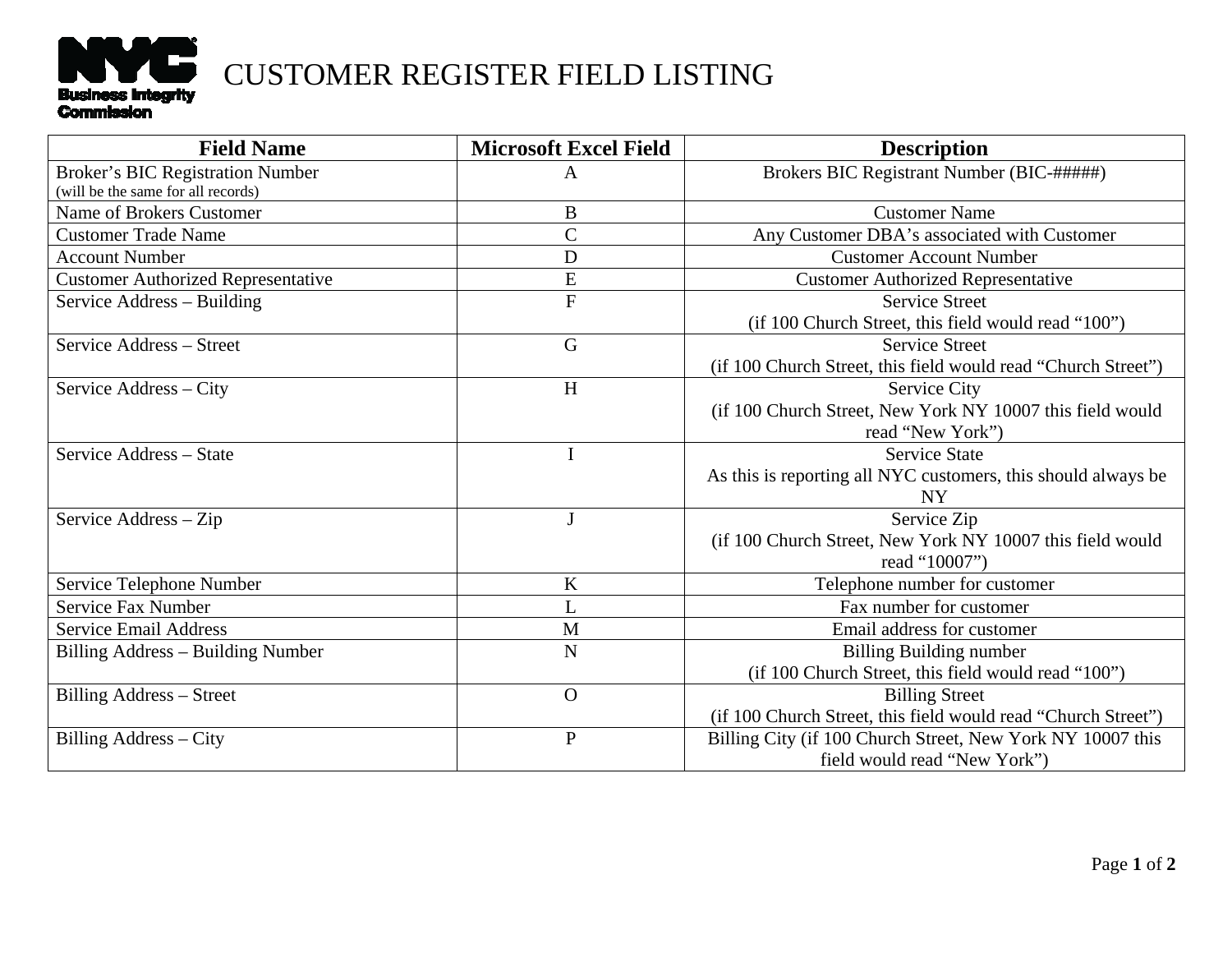

# CUSTOMER REGISTER FIELD LISTING

| <b>Field Name</b>                                 | <b>Microsoft Excel Field</b> | <b>Description</b>                                           |
|---------------------------------------------------|------------------------------|--------------------------------------------------------------|
| Billing Address - State                           | Q                            | <b>Billing State</b>                                         |
|                                                   |                              | (if 100 Church Street, New York, NY 10007 this field would   |
|                                                   |                              | read "NY")                                                   |
| Billing $Address - Zip$                           | $\mathbf R$                  | <b>Billing Zip</b>                                           |
|                                                   |                              | (if 100 Church Street, New York NY 10007 this field would    |
|                                                   |                              | read "10007")                                                |
| <b>Billing Telephone Number</b>                   | S                            | <b>Billing Telephone Number</b>                              |
| <b>Billing Fax Number</b>                         | T                            | <b>Billing Fax Number</b>                                    |
| Type of Service Provided to Customer              | $\overline{U}$               | Should either be:                                            |
|                                                   |                              | A. Evaluation or analysis of waste stream.                   |
|                                                   |                              | B. Broker Transaction between broker and customer.           |
|                                                   |                              | C. Both                                                      |
| Date Broker Began to Provide Services to Customer | $\overline{\mathsf{V}}$      | Date Services started with customer                          |
| Name of Trade Waste Removal Provider              | W                            | Trade Waste Company Name                                     |
| Name of Authorized Representative for Trade       | X                            | Authorized Representative for Trade Waste Provider           |
| <b>Waste Provider</b>                             |                              |                                                              |
| Trade Waste Removal Provider BIC License          | Y                            | Trade Waste Provider BIC License Number (BIC-#####)          |
| Number                                            |                              |                                                              |
| Written Contract Between Customer and Broker      | Z                            | Yes or No                                                    |
| Written Contract Between Customer and Trade       | AA                           | Yes or No                                                    |
| <b>Waste Provider</b>                             |                              |                                                              |
| Total Monthly Charge to Customer by Broker        | AB                           | Total Monthly Charge to customer by Broker (in decimal       |
|                                                   |                              | format, no currency symbols)                                 |
| Monthly Charge for Trade Waste Removal Services   | <b>AC</b>                    | Monthly Charge for Trade Waste Removal Services (in decimal  |
|                                                   |                              | format, no currency symbols)                                 |
| Other Payments to Broker for Performing           | <b>AD</b>                    | Any other payments made in the course of performing services |
| Evaluation or Analysis of Waste Stream            |                              | for customer (in decimal format, no currency symbols)        |
| <b>Other Financial Arrangements</b>               | AE                           | Any other Financial Arrangements                             |
| Comments                                          | AF                           | Any other comments about Customer as needed.                 |